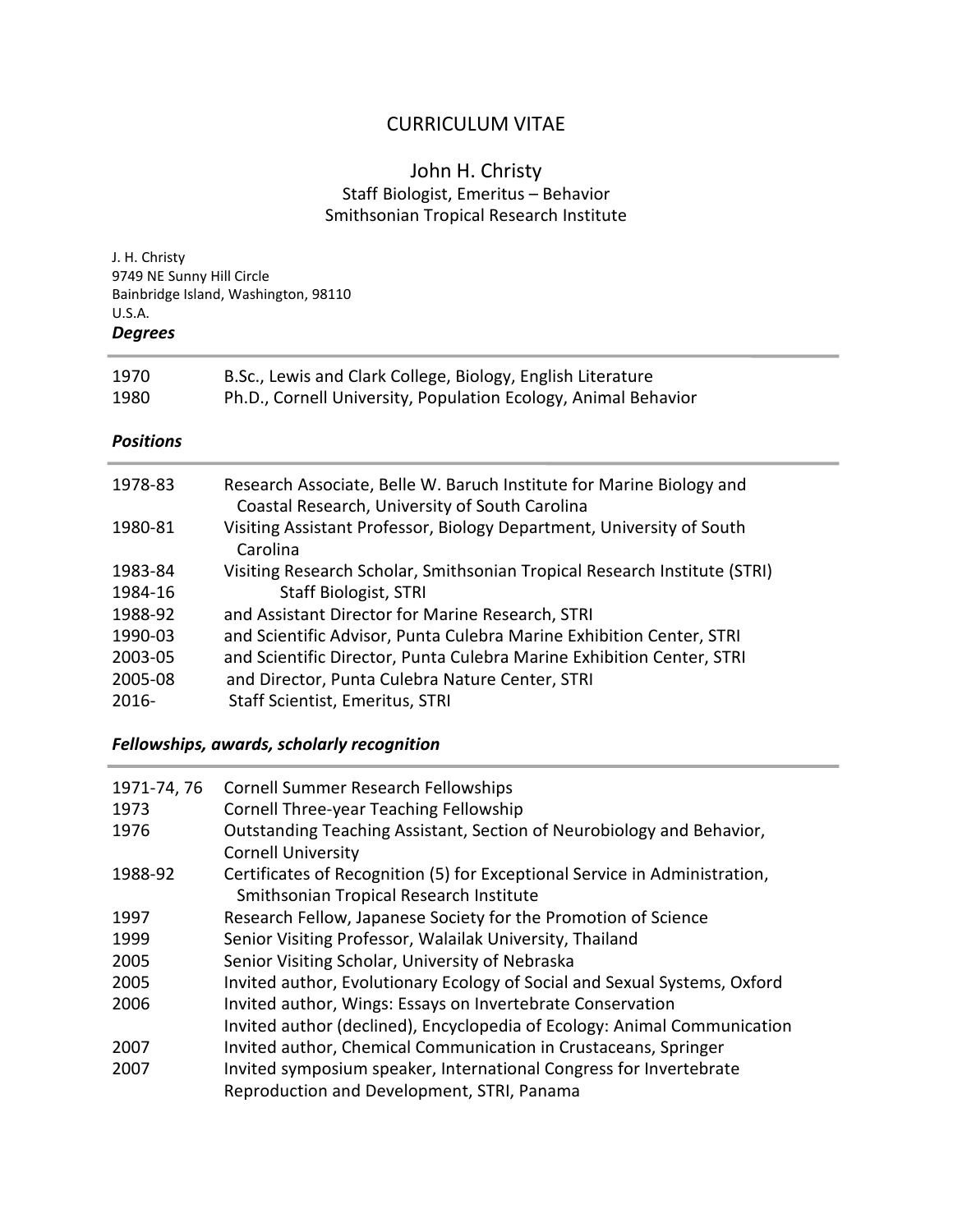- 2009 Invited symposium speaker, Annual meeting of the Crustacean Society and the Carcinological Society of Japan, Shinagawa, Japan
- 2010 Invited author, Treatise on Zoology, special edition on Brachyura
- 2011 Invited symposium speaker, Society for Integrative and Comparative Biology, Salt Lake, Utah
- 2011 Invited Symposium Speaker, Annual Meeting of the Crustacean Society, Honolulu, Hawaii
- 2011 Meritorious Service as Editor, Animal Behavior, Animal Behavior Society

### *Grants and student support*

Twenty-three grants from diverse agencies totaling approximately \$855,000

## *Publications*

- 1. **Christy, J. H.** 1978. Adaptive significance of reproductive cycles in the fiddler crab *Uca pugilator*: a hypothesis. *Science* 199:453-455.
- 2. **Christy, J. H.** 1980. The mating system of the sand fiddler crab *Uca pugilator*. Ph.D. thesis, Cornell University
- 3. **Christy, J. H.** 1982. Burrow structure and use in the sand fiddler crab, *Uca pugilator* (Bosc). *Anim. Behav*. 30:487-494.
- 4. **Christy, J. H.** 1982. Adaptive significance of semilunar cycles of larval release in fiddler crabs (genus *Uca*): test of an hypothesis. *Bio. Bull*. 163:251-263.
- 5. **Christy, J. H.,** and S. E. Stanczyk. 1982. Timing of larval production and flux of invertebrate larvae in a well-mixed estuary, pp. 489-503. In: V. E. Kennedy (ed.), Estuarine Comparisons, Academic Press, NY.
- 6. **Christy, J. H.** 1983. Female choice in the resource-defense mating system of the sand fiddler crab, *Uca pugilator*. *Behav. Ecol. Sociobiol*. 12:169-180.
- 7. **Christy, J. H.,** and M. Salmon. 1984. Ecology and evolution of mating systems of fiddler crabs (genus *Uca*). *Biol. Rev*. 59:483-509.
- 8. **Christy, J. H.** 1986. Timing of larval release by intertidal crabs on an exposed shore. *Bull. Mar. Sci.* 39(2):176-191.
- 9. **Christy, J. H.** 1987. Competitive mating, mate choice and mating associations of brachyuran crabs. *Bull. Mar. Sci*. 41(2):177-191.
- 10. **Christy, J. H.** 1987. Female choice and the breeding behavior of the fiddler crab *Uca beebei*. *J. Crust. Biol*. 7(4)624-635.
- 11. **Christy, J. H.** 1988. Pillar function in the fiddler crab *Uca beebei* (I): Effects on male spacing and aggression. *Ethology* 78:53-71.
- 12. **Christy, J. H.** 1988. Pillar function in the fiddler crab *Uca beebei* (II): Competitive courtship signaling. *Ethology* 78:113-128.
- 13. **Christy, J. H.** 1989. Rapid development of megalopae of the fiddler crab *Uca pugilator* reared over sediment: Implications for models of larval recruitment. *Mar. Ecol. Prog. Ser.*  57(3):259-265.
- 14. **Christy, J. H.,** and M. Salmon. 1991. Comparative studies of reproductive behavior in mantis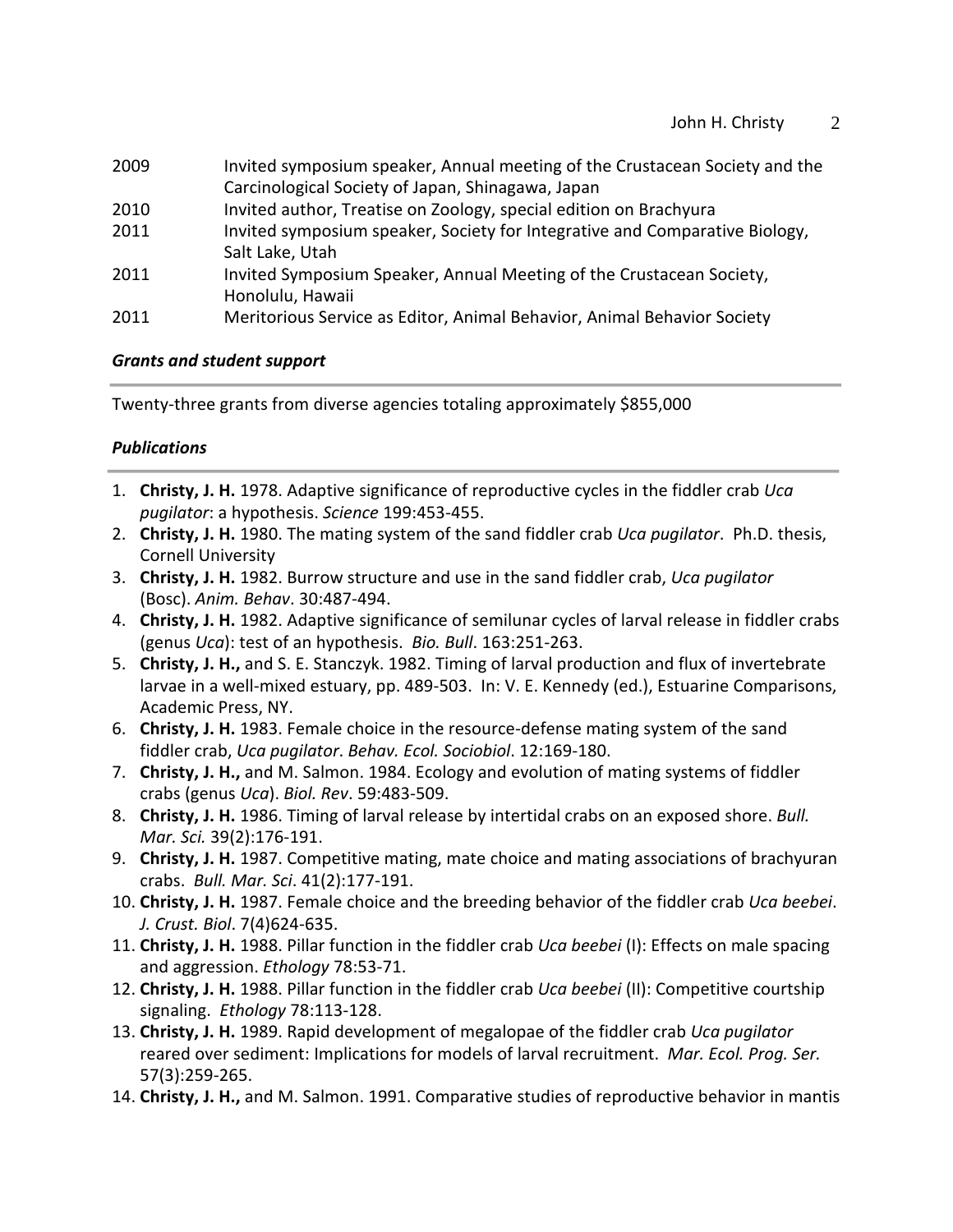shrimps and fiddler crabs. *Amer. Zool*. 31:329-337.

- 15. Schober, U. M. and **J. H. Christy**. 1993. Sand disposal of the painted ghost crab *Ocypode gaudichaudii* (Decapoda: Ocypodidae): a possible role in courtship. *Marine Biology* 116:53- 60.
- 16. **Christy, J. H.,** and U. M. Schober. 1994. A test for resource-defense mating in the fiddler crab *Uca beebei*. *Anim. Behav*. 48:795-802.
- 17. Morgan, S. G. and **J. H. Christy**. 1994. Plasticity, constraint and optimality in reproductive timing. *Ecology* 75(8):2185-2203
- 18. Morgan, S. G., and **J. H. Christy**. 1995. Adaptive significance of the timing of larval release. *Am. Nat*. 145:457-479.
- 19. Backwell, P. R. Y., M. D. Jennions, **J. H. Christy** and U. M. Schober. 1995. Pillar building in the fiddler crab *Uca beebei*: evidence for a condition-dependent ornament. *Behav. Ecol. Sociobiol.* 36:185-192.
- 20. **Christy, J. H.** 1995. Mimicry, mate choice and the sensory trap hypothesis. *Am. Nat*. 146:171-181.
- 21. **Christy, J. H.,** and P. R. Y. Backwell. 1995. The sensory exploitation hypothesis. *Trends Ecol. Evol.* 10:417.
- 22. Morgan, S. J., and **J. H. Christy**. 1996. Survival of marine larvae under the countervailing selective pressures of photodamage and predation. *Liminol. Oceanogr*. 41:498-504.
- 23. Strumbauer, C., J. S. Levinton and **J. H. Christy**. 1996. Molecular phylogeny of fiddler crabs: test of the hypothesis of increasing behavioral complexity in evolution. *Proc. Nat. Acad. Sci. USA* 93:10855-10857.
- 24. Levinton, J. S., C. Strumbauer and **J. H. Christy**. 1996. Molecular data and biogeography: resolution of a controversy over evolutionary history of a pan-tropical group of invertebrates. *J. Exp. Mar. Biol. Ecol*. 203:117-131.
- 25. Morgan, S. J., and **J. H. Christy**. 1997. Planktivorous fishes as selective agents for reproductive synchrony. *J. Exp. Mar. Biol. Ecol*. 209:89-101.
- 26. **Christy, J. H**. 1997. Deception: the correct path to enlightenment? *Trends Ecol. Evol.* 12: 160.
- 27. Backwell, P. R. Y., M. Jennions, N. I. Passmore and **J. H. Christy**. 1998. Synchronized courtship in fiddler crabs*. Nature* 391: 31-32.
- 28. **Christy, J. H.**, S. Goshima and T. J. Kreuter. 1998. Nemertean predation on the tropical fiddler crab *Uca musica*. *Hydrobiologia* 365:233-239.
- 29. Backwell, P. R. Y., P. O'Hara, and **J. H. Christy**. 1998. Shorebird foraging and estimating prey availability. *Anim. Behav*. 55:1659-1667.
- 30. Koga, T., P. R. Y. Backwell, M. D. Jennions, and **J. H. Christy**. 1998. Elevated predation risk changes mating behavior and courtship in a fiddler crab. *Proc. Royal Soc. B.* 265:1385-390.
- 31. **Christy, J. H**., and S. G. Morgan. 1998. Estuarine immigration by crab postlarvae: mechanisms, reliability, and adaptive significance. *Mar. Ecol. Prog. Ser.* 174:51-65
- 32. Backwell, P. R. Y., M. Jennions, **J. H. Christy** and N. I. Passmore. 1999. Female choice in the synchronously waving fiddler crab *Uca annulipes*. *Ethology* 105:415- 421.
- 33. Backwell, P. R. Y, **J. H. Christy**, S. R. Telford, M. D. Jennions and N. I. Passmore. 2000 Dishonest signaling by a fiddler crab. *Proc. Royal Soc. B.* 267:1-6.
- 34. Gray, H., and **J. H. Christy**. 2000. Predation by the grapsid crab, *Armases angustum*, on the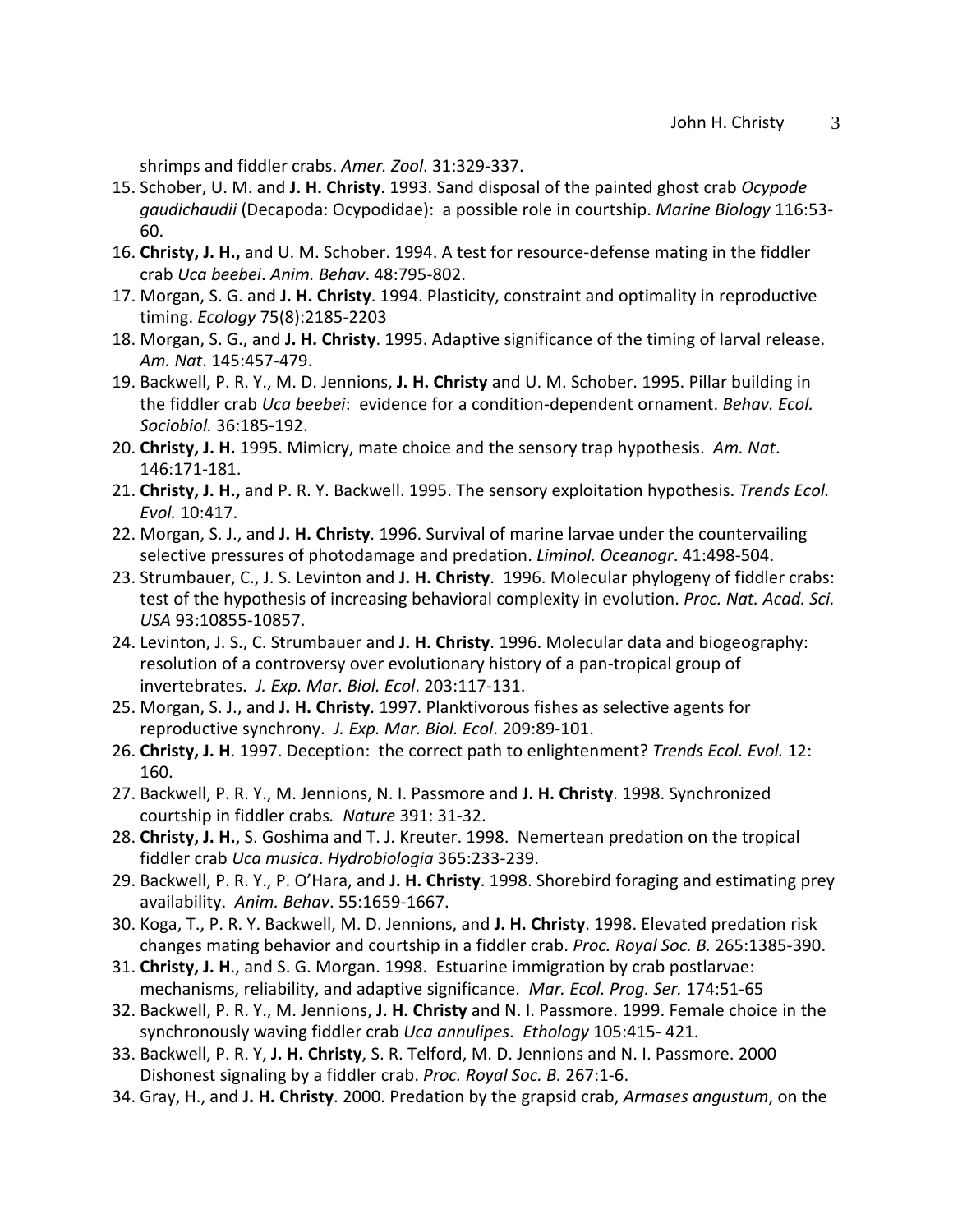tadpoles of the green poison dart frog *Dendrobates auratus. Crustaceana* 78:1023-1025.

- 35. Koga, T., P.R.Y. Backwell, **J. H. Christy**, M. Murai and E. Kasuya. 2001. Male biased predation of a fiddler crab. *Anim. Behav.* 62:201-207.
- 36. **Christy, J. H.**, P. R. Y. Backwell and S. Goshima. 2001. The design and production of a sexual signal: hoods and hood building by male fiddler crabs *Uca musica*. *Behaviour* 138:1065- 1083.
- 37. **Christy, J. H**., P. R. Y. Backwell, S. Goshima and T. Kreuter. 2002. Sexual selection for structure building by courting male fiddler crabs: an experimental study of behavioral mechanisms. *Behav. Ecol*. 13:366-374
- 38. deRivera, C. E., P. R. Y. Backwell, **J. H. Christy** and S. L. Vehrencamp. 2003. Density affects female and male mate searching in the fiddler crab *Uca beebei*. *Behav. Ecol. Sociobiol.*  53:72-83*.*
- 39. **Christy, J. H**., P. R. Y. Backwell and U. Schober. 2003. Interspecific attractiveness of structures built by courting male fiddler crabs: experimental evidence of a sensory trap *Behav. Ecol. Sociobiol.* 53:84-91*.*
- 40. **Christy, J. H**., J. Baum, and P. R. Y. Backwell. 2003. Attractiveness of sand hoods built by courting male fiddler crabs *Uca musica*: test of a sensory trap hypothesis. *Anim. Behav.*  66:89-94.
- 41. Jennions M.D., Backwell P.R.Y., Murai M., **Christy J. H.** 2003. Hiding behaviour in fiddler crabs: How long should prey hide in response to a potential predator? *Anim. Behav.* 66: 251-257
- 42. **Christy, J. H.** 2003. Reproductive timing and larval dispersal of intertidal crabs: the predator avoidance hypothesis. *Revista Chilena de Historia Natural* 76:177-185.
- 43. Kim, T. W., **J. H. Christy,** and J. C. Choe. 2004. Semidome building as sexual signaling in the fiddler crab Uca lactea (Brachyura: Ocypodidae) Journal *of Crust. Biol.* 24:673-679.
- 44. **Christy, J. H.** 2004. How did the lizard get its horns? *Science* 305:1909.
- 45. Backwell. P.R.Y, Jennions, M. D., Wada, K, Murai, M and **J. H. Chris**ty. 2006. Synchronous waving in two species of fiddler crabs*. Acta Ethologica* 9:22-25
- 46. **Christy, J. H.,** and P. R. Y. Backwell. 2006. No preference for exaggerated courtship signals in a sensory trap. *Anim. Behav.* 71:1239-1246
- 47. Ribeiro, P., **J. H. Christy**, J. R. Rissanen and T. W. Kim. 2006. Males are attracted by their own courtship signals. *Behav. Ecol. Sociobiol.* 61:81-89
- 48. **Christy, J. H**., and P. R. Y. Backwell. 2006. Signaling safety: fiddler crab courtship. *Wings: Essays on Invertebrate Conservation.* 29(2):13-17.
- 49. Kim, T. W., **Christy, J. H**. and J. C. Choe. 2007 Sexual signals of safety. *PLoS-One*, 5 (May 9): DOI: 10.1371/journal.pone.0000422
- 50. **Christy, J. H. 2007**. Predation and the reproductive behavior of fiddler crabs (genus *Uca*), pp. 211-231, In: Evolution of Social Behavior of Crustaceans (M. Thiel and J. E. Duffy, eds.) Oxford University Press: Oxford.
- 51. **Christy, J. H.** 2007. Imitación elección de pareja y la hipótesis de trampa sensorial, pp 127 134, In: Ecología y Evolución en los Trópicos, E. G. Leigh, Jr., E. A. Herre, J. B. C. Jackson, and F. Santos-Granero (eds). Panama, Editora Nova Art
- 52. Kim, T. W., **Christy J. H**., Dennenmoser, S., Choe, J. 2009. The strength of a female mate preference increases with predation risk. *Proc. Royal Soc. London B*. 276:775-780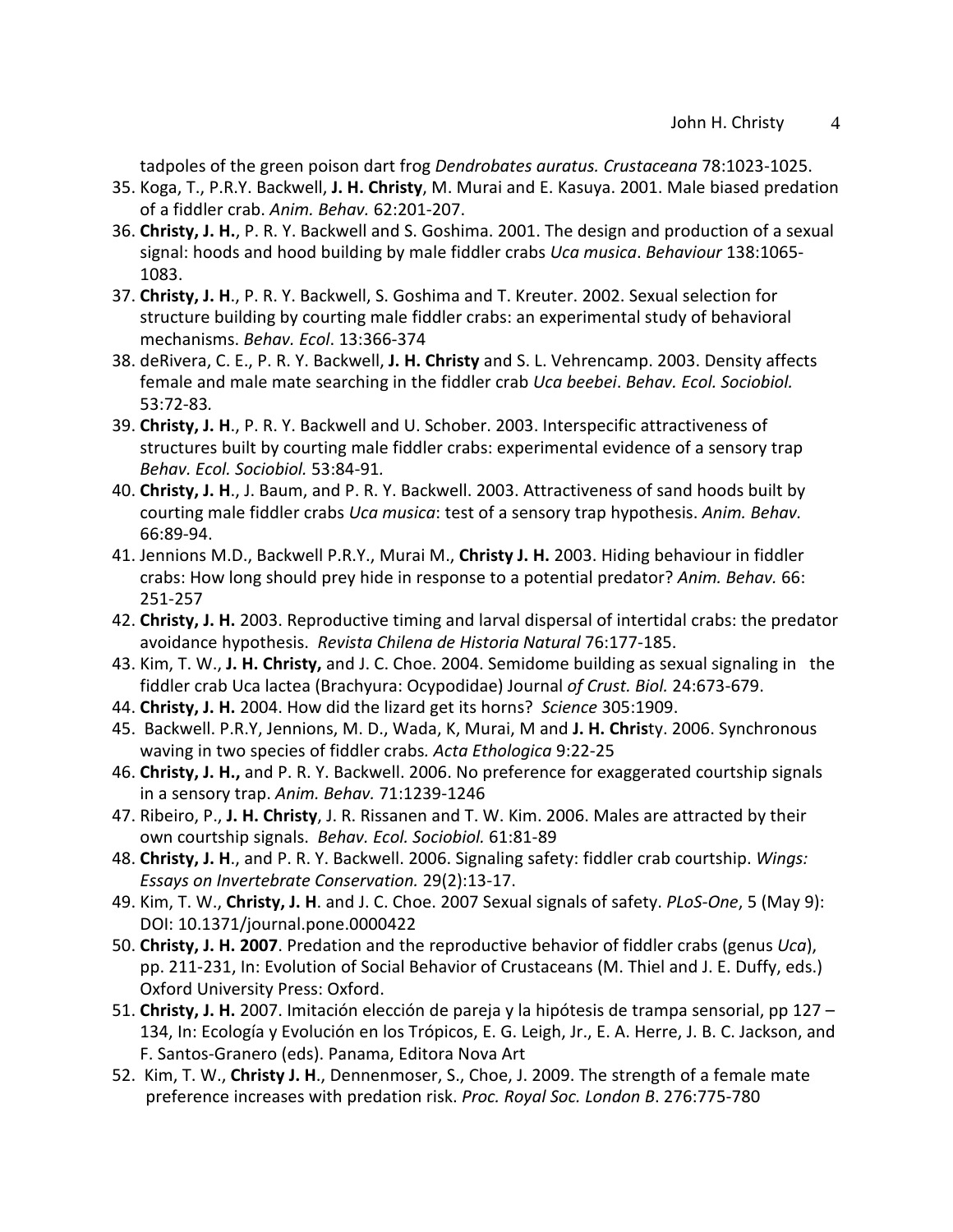- 53. Robertson, D.R., **Christy, J. H.**, Collin, R., Cooke, R. G., D'Croz, L., Kaufmann, K. W. Heckadon, S. M., Maté, J. L., O'Dea, A., and M. E. Torchin. 2009. The Smithsonian Tropical Research Institute: Marine Research, Education, and Conservation in Panama, pp. 72-93. In: M. A. Land, I. G. Macintyre and K. Rützler (eds), Proceedings of the Smithsonian Marine Science Symposium, *Smith. Cont. Mar. Sci. 38*, Smithsonian Institution Scholarly Press, DC.
- 54. Kim, T. W., **Christy, J. H**., Rissanen, J. R. Ribeiro, P. D. and J. Choe. 2010. The effect of food addition on the reproductive intensity and timing of both sexes of an intertidal crab. *Mar. Ecol. Prog. Ser.* 401:183-194
- 55. López-Duarte, P. C, **Christy, J. H.,** and R. A. Tankersley. 2011. A behavioral mechanism for dispersal in fiddler crab larvae (genus Uca) varies with adult habitat, not phylogeny. *Limno. Oceanog.* 56*:*1879-1892
- 56. **Christy, J. H.,** and D. Rittschof. 2011. Deception in visual and chemical communication in Crustaceans, pp 313-333. In: M. Thiel and T Breithaupt (eds.), Chemical Communication in Crustaceans. Springer, Heidelberg, Germany
- 57. **Christy, J. H.** 2011. Timing of egg hatching and larval release by brachyuran crabs: patterns, adaptive significance and control. *Int. Comp. Biol.* 51:62-72 doi: 10.1093/icb/icr013
- 58. Kasatani, A., Wada K., Yusa, Y. and **J. H. Christy**. 2011. Courtship tactics by male *Ilyoplax pusilla* (Brachyura, Dotillidae) *J. Ethol.* (online) doi: 10.1007/s10164-011-0296-7
- 59. Kerr, K. A., **Christy, J. H.**, Collin, R., and F. Guichard. 2012. Reducing error in reproductive timing caused by temperature variation: interspecific differences in behavioural adjustment by fiddler crabs. *Mar. Ecol. Prog. Ser.* 459: 1-16.
- 59. Dennenmoser, S. and **J. H. Christy**. 2013 The design of a beautiful weapon: compensation for opposing sexual selection on a trait with two functions. *Evolution* 67: 1181-1188.
- 60. Lombardo, R, **Christy, J. H**., and R. Cipriani. 2013 The false limpet *Siphonaria gigas*, a simultaneous hermaphrodite, lives in pairs on the Pacific coast of Panama. *Mar. Biol.* 160: 729-735.
- 61. Matsumasa, M., Murai, M. and **J. H. Christy**, 2013. A low-cost sexual ornament reliably signals male condition in the fiddler crab *Uca beebei. Animal Behaviour* 85: 1335-1341
- 62. Swanson, B. O., George M. N., Anderson S. P. and **J. H. Christy**. 2013. Evolutionary variation in the mechanics of fiddler crab claws. *BMC Evolutionary Biology* 13: 137
- 63. **Christy J. H.** 2013. The Design of a Beautiful Weapon. The Ocean Blog, The Ocean Portal. Endara, A., video; Waters, H, and Knolwton N., editors. National Museum of Natural History (09/09/2013).
- 64. Kerr, K.A., **Christy, J.H.**, Joly-Lopez, Z., Luque, J., Collin, R., and F. Guichard 2014. Timing reproduction when temperature varies: behavioral mechanisms in fiddler crabs. *PLoS ONE* 9(5): e97593. doi:10.1371/journal.pone.0097593.
- 65. How, M. J**., Christy**, **J. H**., Roberts, N. W. and N. J. Marshall 2014. Null point of discrimination in crustacean polarisation vision. *J. Exp. Biol.* 217, 2462-2467 doi: 10.1242/ jeb.103457
- 66. Kim, T. W., and **J. H. Christy** 2015. A mechanism for visual orientation may facilitate courtship in a fiddler crab. *Anim. Behav.* 101:61-66
- 67. Shih, H-T., Ng, P. K. L. and **J. H. Christy**. 2015. *Uca* (*Petruca*), a new subgenus for the rock fiddler crab *Uca panamensis* (Stimpson, 1859) from Central America, with comments on some species of *Minuca* Bott, 1954 and *Leptuca* Bott, 1973. *Zootaxa* 4034 (3): 471–494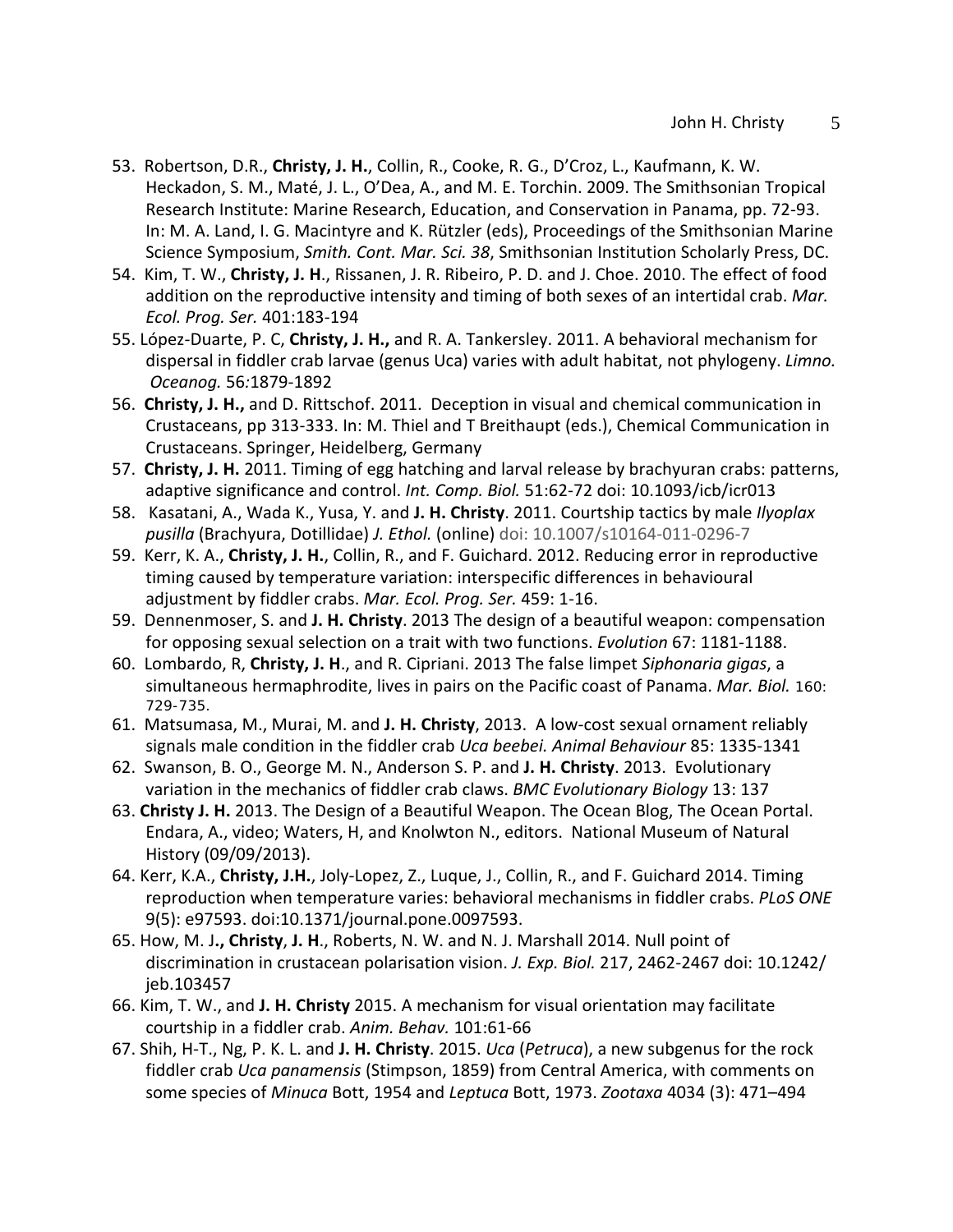- 68. How, M., **J. H. Christy**, Temple, S. E., Hemmi, J. M. Marshall, N. J and N. W. Roberts. 2015. Target detection is enhanced by polarization vision in a fiddler crab. *Current Biology* 25: 1-5
- 69. **Christy**, **J. H**., and K. Wada 2015. Social ethology. --- In: P. Castro, P.J.F. Davie, D. Guinot, F.R. Schram & J.C. Von Vaupel Klein (eds.), Treatise on Zoology – Anatomy, Taxonomy, Biology – The Crustacea, complementary to the volumes translated from the French of the Traité
- 70. Shih, H-T., Ng, P. K. L. & J. H. Christy. 2015. Uca (Petruca), a new subgenus for the rock fiddler crab Uca panamensis (Stimpson, 1859) from Central America, with comments on some species of Minuca Bott, 1954 and Leptuca Bott, 1973. Zootaxa 4034 (3): 471–494.de Zoologie, **9**(C)(I), Decapoda: Brachyura (Part 1). (Brill, Leiden.)
- 71. Lim, S., Yong, A. & **J. H. Christy** 2016. Ontogenetic changes in diet and related morphological adaptations of *Ocypode gaudichaudii*. *Invertebrate Biology* 135: 117-136.
- 72. **Christy, J. H.** 2015/2016 Traces, pp 73-79. In: M. M. Goosen (ed.) I. Kopelman; *Entanglement. Notes on Representation, Volume 7*. Roma Publications and the Smithsonian Tropical Research Institute, Panama.
- 73. Ribeiro, P. D., **Christy, J. H.**, Nuñez, J. D., and O. O. Iribarne 2016. Hood-building and mating mode in the temperate fiddler crab *Uca uruquayensis* Nobili, 1901. *J. Crust. Biol.* 36: 507- 514.
- 74. deVries, M.S., Stock, B.C., Christy, J.H., Goldsmith, G.R., Dawson, T.E. 2016. Specialized morphology corresponds to a generalist diet: linking form and function in smashing mantis shrimp crustaceans. Oecologia 182: 429-442. doi:10.1007/s00442-016-3667-5
- 75. Perez D.M., **Christy J.H.**, and P. R. Y. Backwell 2016 (in press) Choosing a mate in a high predation environment: female preference in the fiddler crab *Uca terpischores*. *Ecol. Evol.* 6 (20), 7443-7450
- 76. Luque, J., **Christy, J**., Hendy, A. J. W., Rosenberg, M., Kerr, K. A., Portell, R. W., and Palmer, A. R. 2017 (in press) Quaternary intertidal and supratidal crabs (Decapoda, Brachyura) from tropical America and their systematic affinities. *Journal of Systematic Palaeontology*  (manuscript No. TJSP-2016-0099)

#### *Abstracts and book reviews*

- 1. Christy, J. H. 1979. Resource-defense polygyny in the sand fiddler crab *Uca pugilator*. *Amer. Zool.* 19(4):933A.
- 2. Christy, J. H. 1984. Timing of larval release by crabs from cobble beaches on the Pacific Coast of Panama. *Amer. Zool*. 24(3):39A.
- 3. Christy, J. H. 1985. Studies in Adaptation: The Behavior of Higher Crustacea. S. Rebach and D. W. Dunham, eds. *BioScience.* 35(1):55.
- 4. Christy, J. H. 1985. Iconography in the courtship behavior of the fiddler crab *Uca beebei*. *Amer. Zool*. 25(4):60A
- 5. Christy, J. H. 1988. Attractiveness, mate Choice and a sensory trap in the fiddler crab *Uca beebei. Amer. Zool*. 28:133A.
- 6. Christy, J. H., S. Goshima and T. J. Kreuter. 1996. Incidental mate choice in the fiddler crab *Uca musica. Amer. Zool.* 36:93A.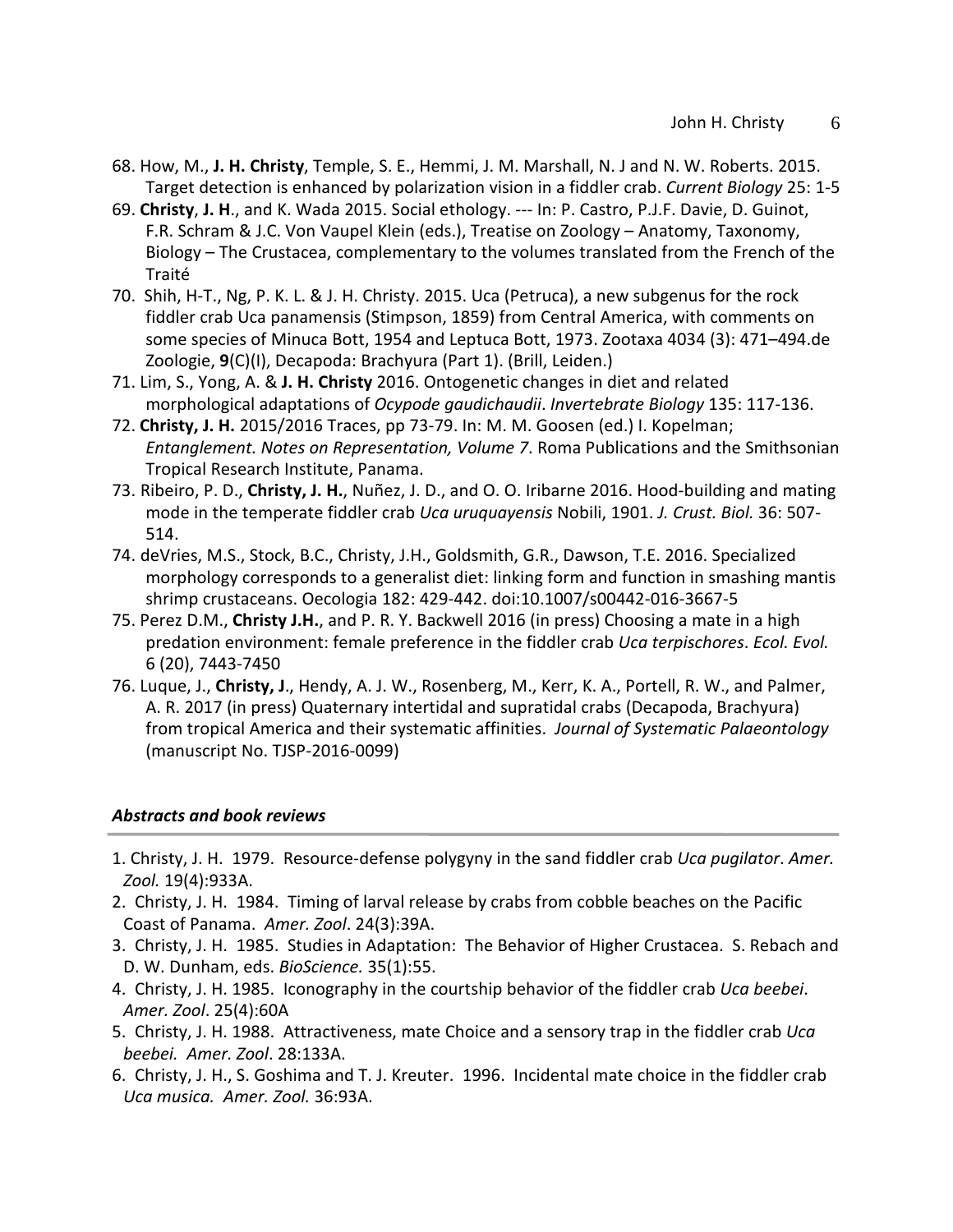- 7. Lombardo, R., J. H. Christy and J. R. Rissanen. 2005. Social monogamy in a simultaneous hermaphrodite. *SICB Final Program and Abstracts, 13.4, p. 180.*
- 8. Christy, J. H., J. R. Rissanen and P. R.Y. Backwell. 2006. A one-day pause in the biweekly courtship cycle of a tropical fiddler crab allows females to avoid releasing larvae during twilight. *Integ. Comp. Biol.* 45:977.
- 9. Christy, J. H. and S. Dennenmoser. 2007. Fiddler crab claws are both beautiful and powerful weapons: A paradox resolved. *Integ. Comp. Biol.* 46:e25.
- 10. Christy, J. H and L. E. Vargas. 2010. Allometry of male fiddler crab genitalia varies with size relationships in mating pairs: a test of the one-size-fits-all hypothesis *Integ. Comp. Biol.* 50 (suppl 1):e28
- 11. Christy, J. H. 2011. Timing of hatching in brachyuran crabs: patterns and control. *Integ. Comp. Biol.* 51 (suppl 1): e23
- 12. DeVries, M. S. and J. H. Christy. 2012 Why stomatopods are striking. *Integ. Comp. Biol.* 51 (suppl 1): e47
- 13. Christy, J. H. 2013. Extreme synchrony, amplitude modulation and phase reversals in the semilunar reproductive cycle of the intertidal false limpet *Siphonaria gigas* on a rocky shore in Panama. *Integ. Comp. Biol* 53 (suppl 1): e34

### *Research Presentations, 2010 – current*

2010 Christy, L. E. Vargas. Allometry of male fiddler crab genitalia varies with size relationships in mating pairs: a test of the one-size-fits-all hypothesis. SICB Annual Meeting, Seattle 2010 Christy J. H. STRI: On Our Best Behavior. STRI Bambi seminar series, Barro Colorado Island

2010 Kerr, K. J. Christy, F. Guichard, R. Collin, Z. Joly-Lopez, J. Luque. Strategies for Timing Reproduction Across Temperature Variation in Fiddler Crabs (*Uca*): Implications for Precision of Larval Release. 35<sup>th</sup> Conference, Quebec Society for the Biological Study of Behaviour, Montreal.

2011 Christy, J.H. The Timing of Egg Hatching and Larval Release by Brachyuran Crabs: Patterns, Adaptive Significance and Control. Symposium: Environmentally Cued Timing Across Taxa; Society for Integrative and Comparative Biology Annual Meeting, Salt Lake City

- 2011 Christy, J.H and D. Rittschof. Deception in Visual and Chemical Communication in Crustaceans; Winter Animal Behavior Meeting, Steamboat Springs
- 2011 Christy, J.H. The Timing of Egg Hatching and Larval Release by Brachyuran Crabs: Patterns, Adaptive Significance and Control. Tupper Seminar Series, STRI, Panama
- 2011 Christy, J.H and D. Rittschof. Deception in Visual and Chemical Communication in Crustaceans; Tupper Seminar Series, STRI, Panama
- 2011 Christy J. H. and P. Ribeiro. Exaggeration of a Sexual Signal Not by Female Choice; STRI, Culebra Nature Center. Three presentations to students from the University of Copenhagen, Eastern Carolina University and Butler University.
- 2011 Christy, J. H., P. C. López-Duarte, and R. A. Tankersley. How You Get to the Sea Depends on Where You Start Your Journey; The Crustacean Society Summer Meeting, Honolulu
- 2012 Christy, J. H., and S. Dennenmoser. The Design of a Beautiful Weapon. Winter Animal Behavior Meeting, Steamboat Springs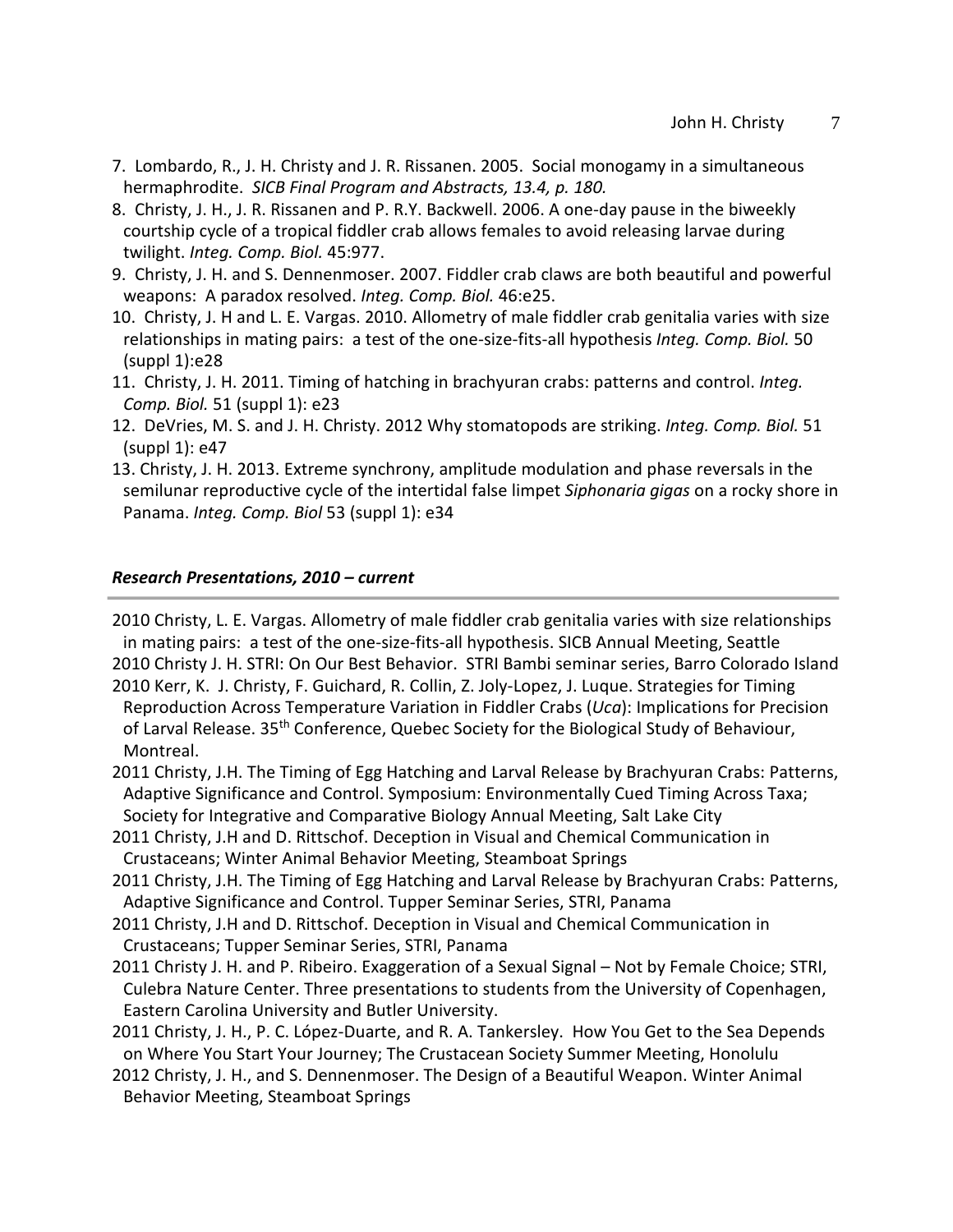2012 deVries, M and J. H. Christy. Why stomatopods are striking. Society of Integrative and Comparative Biology, Charleston

2012, Portell, R. W., Luque, J., Hendy, A. J. W. and J. H. Christy. Fidelity of marine invertebrate death and fossil assemblages in a coastal marine ecosystem, Bahia Bique, Panama. Geological Society of America, Charlotte, SC

- 2012 Christy, J. H. The design of a beautiful weapon: compensation for opposing sexual selection on a trait with two functions. Bambi Seminar Series, Barro Colorado Island, Panama
- 2013 Christy, J. H. Extreme synchrony, amplitude modulation and phase reversals in the semilunar reproductive cycle of the intertidal false limpet *Siphonaria gigas* on a rocky shore in Panama, Contributed paper, Society of Integrative and Comparative Biology, January
- 2013 Christy, J. H. and Ribeiro, P. Exaggeration of a sexual signal not by female choice. Contributed Paper, Winter Animal Behavior Society, January
- 2013 Christy, J. H., Ribeiro, P and Dennenmoser, S , Sexually-selected traits with multiple functions: exaggeration, pleiotropy and compensation, Invited and sponsored seminar, University of Texas, Austin, March
- 2013. Christy, J. H., Mistaking anthropomorphic metaphor for reality in studies of animal communication. Invited and sponsored seminar, University of Texas, Austin.March
- 2013 Christy, J. H. Ribeiro, P and Dennenmoser, S Sexually-selected traits with multiple functions: exaggeration, pleiotropy and compensation, COMPORTA 2013 - 1er Congreso Argentino de Biología del Comportamiento, Mar Del Plata, Invited and sponsored keynote speaker, April
- 2013 Christy, J. H. Ribeiro, P and Dennenmoser, S Sexually-selected traits with multiple functions: exaggeration, pleiotropy and compensation, Invited and sponsored seminar, University of Montana, May
- 2013 Christy, J. H., Mistaking anthropomorphic metaphor for reality in studies of animal communication.Invited and sponsored seminar, University of Montana, May
- 2013 Christy, J. H. What the dancing fiddler crabs has to tell us about natural and sexual selection. Invited talk, Savey Women Exchanging Relevant Views (SWERV, women's' discussion group), Bainbridge Island, August
- 2013 Christy, J. H. Ribeiro, P and Dennenmoser, S Sexually-selected traits with multiple functions: exaggeration, pleiotropy and compensation, invited and sponsored seminar University of Alberta, September
- 2013 Christy, J. H. Ribeiro, P and Dennenmoser, S. Sexually-selected traits with multiple functions: exaggeration, pleiotropy and compensation, invited and sponsored seminar, Gonzaga University, September
- 2013 Christy, J. H. What the dancing fiddler crab has to tell us about natural and sexual selection – Scary males, safe sex and sensory traps in fiddler crab courtship. Islandwood Learning Center, Bainbridge Island, December, invited presentation.
- 2014 Christy, J. H. Extreme synchrony, amplitude modulation and phase reversals in the semilunar reproductive cycle of the intertidal false limpet *Siphonaria gigas* on a rocky shore in Panama. Behavior Discussion Group, STRI, June
- 2014 Christy, J. H. Extreme synchrony, amplitude modulation and phase reversals in the semilunar reproductive cycle of the intertidal false limpet *Siphonaria gigas* on a rocky shore in Panama. International Society for Behavioral Ecology, New York, July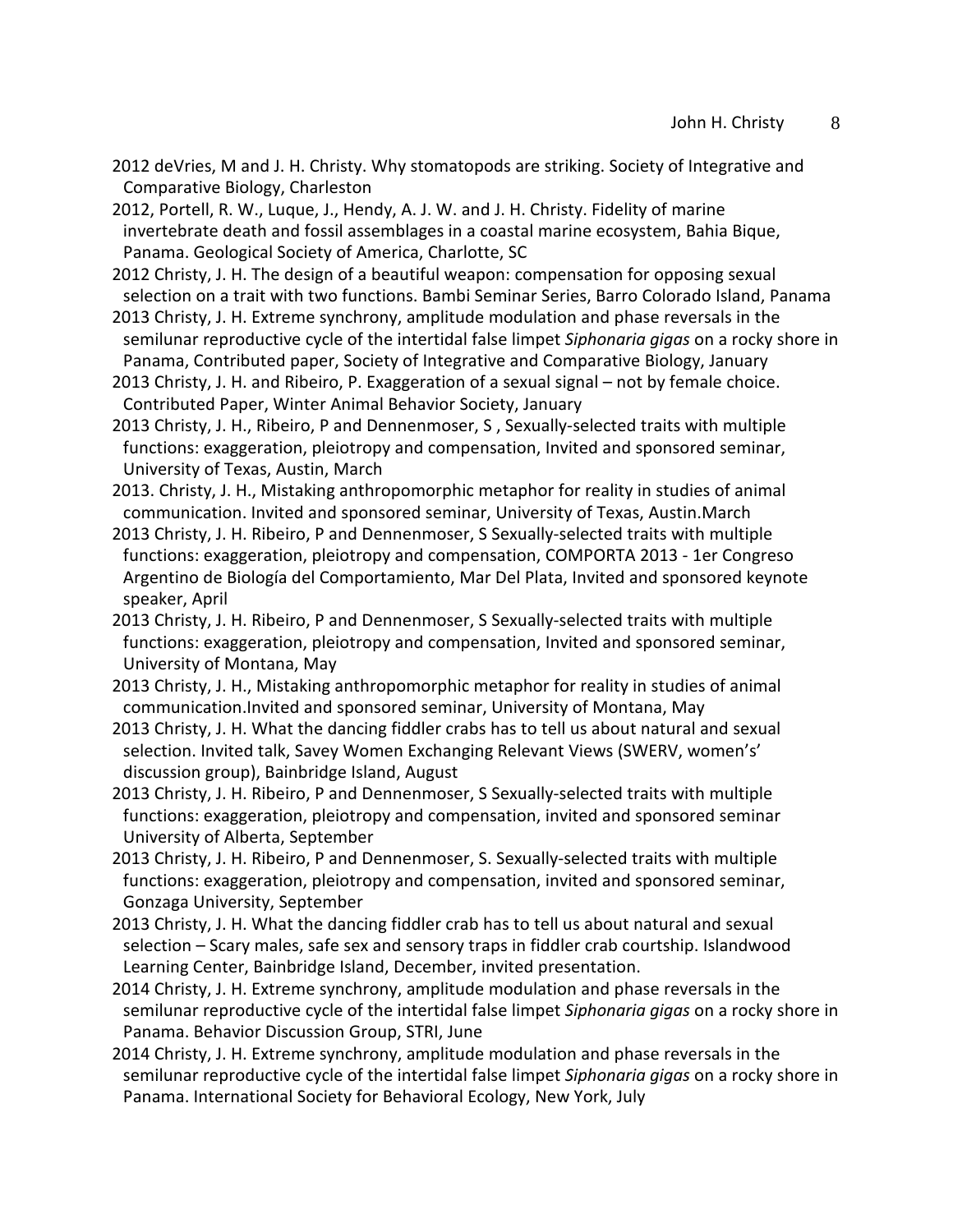- 2015 Christy, J and Vargas, L. Sexual selection of fiddler crab genitalia behaves like Goldilocks. Winter Animal Behavior Conference, Steamboat Springs, Colorado
- 2015 How, M., Christy, J., Shelby E Temple, S. E., Hemmi, J. M., Marshall, N., and Roberts, N. Target detection is enhanced by polarization vision in a fiddler crab. Gordon Research Conference, Neuroethology: Behavior, Evolution & Neurobiology**,** Lucca, Italy.
- 2016 Maya S. deVries, M. S., Stock, B. C. and Christy, J. H. A vicious coral reef predator: morphological specialization broadens the diet of a mantis shrimp. 13th International Coral Reef Symposium, Hawai'i.
- 2016 Christy, J. H. Extreme synchrony, amplitude modulation and phase reversals in the semilunar reproductive cycle of the intertidal pulmonate limpet *Siphonaria gigas* on a rocky shore in Panama - and we think we know why! Winter Animal Behavior Conference, Steamboat Springs, Colorado

#### *Advisor-mentor*

I have advised approximately 95 students (interns through postdoctoral fellows) in 33 years on the STRI staff. Since my retirement and move to the USA, I have declined to mentor new students, except for largely independent postdoctoral fellows. I currently (January 2017) advise: Inga Geipel, Postdoctoral Fellow

#### *Professional societies*

Animal Behavior Society Crustacean Society International Society for Behavioral Ecology Sigma Xi Society for Integrative and Comparative Biology

#### *Editorial services*

Editorial Board, *Journal of Experimental Marine Biology and Ecology,* 1992-2016 Associate Editor, *Animal Behaviour*, 2009-2010

Reviewer for (50 journals, 5 granting agencies):

Journals: *American Naturalist, Animal Behaviour, Aquatic Biology, Behavioral Ecology, Behavioral Ecology and Sociobiology, Behaviour, Biological Bulletin, Biological Journal of the Linnaean Society, Biology Letters, Bio Medical Central – Biology*, *Biotropica, Bulletin of Marine Science, Crustaceana, Current Biology, Current Zoology, Ecological Monographs, Ecology,*